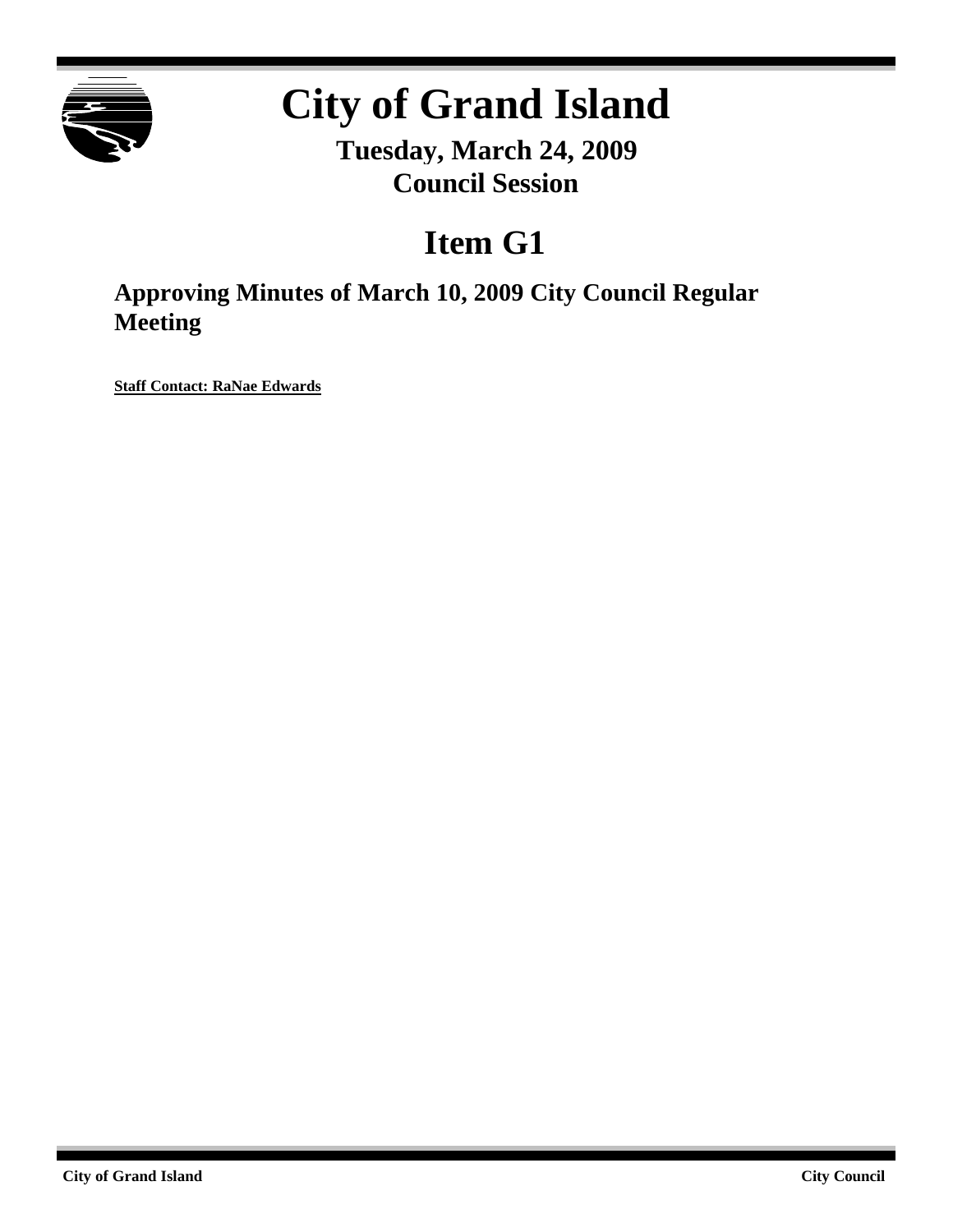# CITY OF GRAND ISLAND, NEBRASKA

# MINUTES OF CITY COUNCIL REGULAR MEETING March 10, 2009

Pursuant to due call and notice thereof, a Regular Meeting of the City Council of the City of Grand Island, Nebraska was conducted in the Council Chambers of City Hall, 100 East First Street, on March 10, 2009. Notice of the meeting was given in *The Grand Island Independent* on March 4, 2009.

Mayor Hornady called the meeting to order at 7:00 p.m. The following City Council members were present: Councilmember's Meyer, Niemann, Gilbert, Haase, Dugan, Zapata, Nickerson and Gericke. Councilmember's Carney and Ramsey were absent. The following City Officials were present: City Administrator Jeff Pederson, City Clerk RaNae Edwards, Finance Director David Springer, City AttorneyDale Shotkoski, and Public Works Director Steve Riehle.

# INVOCATION was given by Mayor Hornady followed by the PLEDGE OF ALLEGIANCE.

MAYOR COMMUNICATION: Mayor Hornady mentioned the Sandhill Cranes had arrived and commented on the Wings Over the Platte activities. Mayor Hornady introduced Community Youth Council members Zach Shultz and Cait Schwehn and CYC Board Member Ed Jarosik. Also mentioned was the Adopt-a-Park, Leave-a-Mark community park clean-up day.

#### PRESENTATIONS AND PROCLAMATIONS:

Presentation by Almquist, Maltzahn, Galloway & Luth for Fiscal Year 2008 City Single Audit and General Purpose Financial Statements and Electric and Water Audit Reports. Terry Galloway from Almquist, Maltzahn, Galloway & Luth gave the 2008 City Single Audit and General Purpose financial statements and electric and water audit reports. Mr. Galloway stated these were clean and unqualified opinions which were the highest ratings given and that the City had been very effective and efficient in their finances. A brief overview and review of each report was given.

Proclamation "Abbott Sisters Day" March 20, 2009. Mayor Hornady proclaimed March 20, 2009 as "Abbott Sisters Day". Steve Fosselman, Library Director was present to receive the proclamation.

#### PUBLIC HEARINGS:

Public Hearing on Acquisition of Trail and Public Utility Easement in a Part of Lot 25, Matthews Subdivision (McCloud Super 8 Motel). Steve Riehle , Public Works Director reported that a trail and public utility easement was needed in Lot 25 of Matthews Subdivision to accommodate a hike/bike trail and public utilities. The easement would allow for the construction, operation, maintenance, extension, repair and replacement of the trail and public utilities within the easement. No public testimony was heard.

Public Hearing on Redevelopment Plan (CRA Area #6) for Property Located at 1720, 1724, and 1814 North Eddy Street and 1721 North Broadwell Avenue (Casey's). Chad Nabity, Regional Planning Department Director reported that Casey's General Store, Inc. proposed to demolish the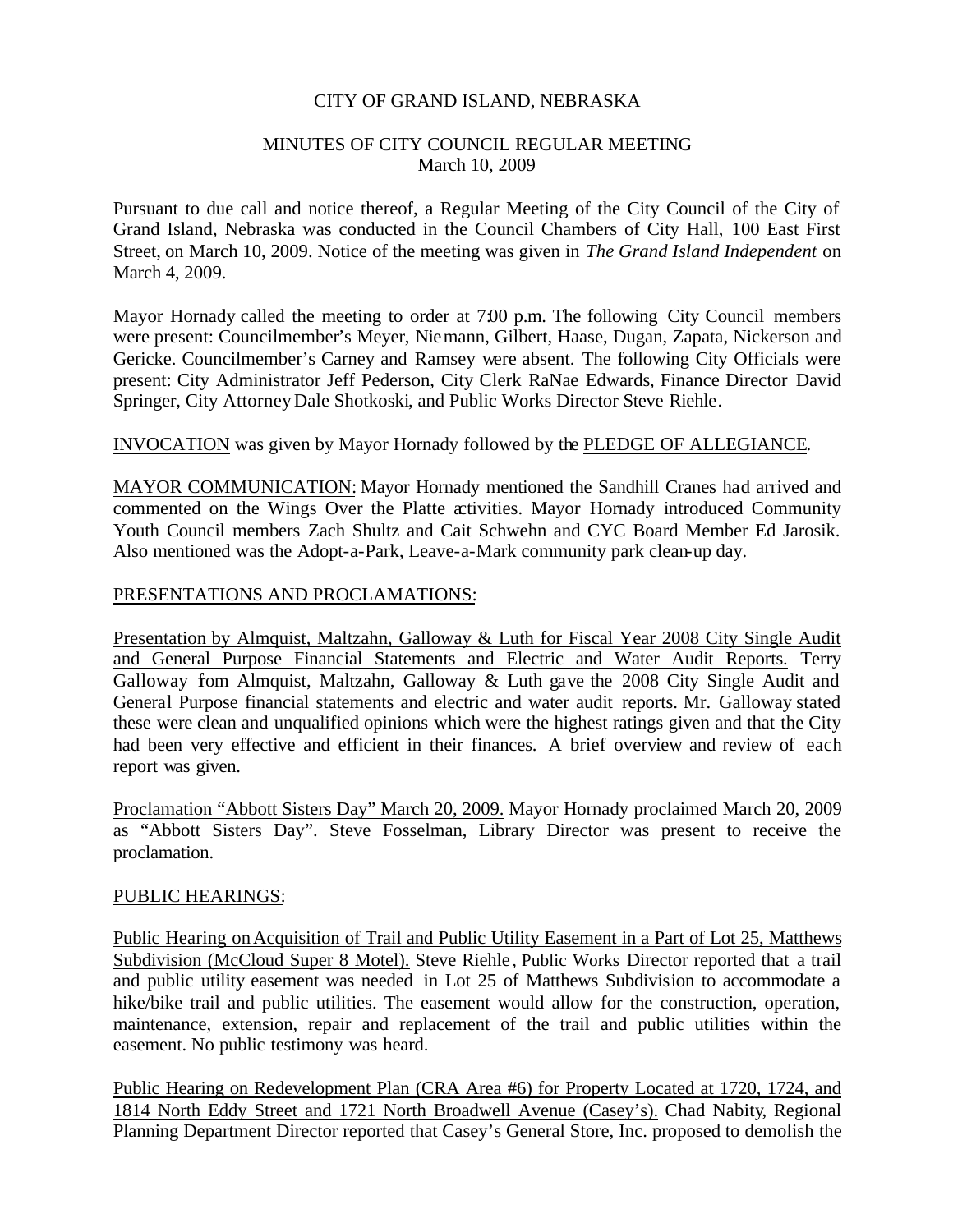existing Casey's General Store at 1814 North Eddy Street and construct a new building and related structures and site improvements for a Casey's Convenience Store. An amended redevelopment plan, TIF contract and cost benefit analysis had been received for TIF funding on this project. No public testimony was heard.

Public Hearing on Acquisition of Utility Easement Located at 3648 South Blaine Street (Scott and Leslie Meyer). Gary Mader, Utilities Director reported that a utility easement was needed at 3648 South Blaine Street in order to have access to install, upgrade, maintain, and repair power appurtenances, including lines and transformers. The easement would be used to place underground cable and a pad-mounted transformer to serve a new home being built on the property. No public testimony was heard.

# ORDINANCES:

Councilmember Gilbert moved "that the statutory rules requiring ordinances to be read by title on three different days be suspended and that ordinance numbered:

#9207 – Consideration of Amending Chapter 20-8 of the Grand Island City Code Relative to Fire Arms

be considered for passage on the same day upon reading by number only and that the City Clerk be permitted to call out the number of this ordinance on first reading and then upon final passage and call for a roll call vote on each reading and then upon final passage." Councilmember Dugan second the motion. Upon roll call vote, all voted aye. Motion adopted.

Police Chief Steve Lamken reported Ordinance #9207 would change the City Code to require bb, pellet, paintball or similar guns be unloaded and properly encased when being transported in the passenger compartment of a vehicle.

Motion by Gilbert, second by Nickerson to approve Ordinance #9207.

Discussion was held on the broadness of the language. Mentioned was the current language in City Code, other firearms, and what constituted encasement of these items.

Motion by Gericke to refer Ordinance #9207 to a Study Session. Motion died due to lack of a second.

Motion by Meyer, second by Dugan to strike "any other such item designed to discharge a projectile" from Ordinance #9207. Upon roll call vote, all voted aye. Motion adopted.

City Clerk: Ordinance #9207 on first reading. All those in favor of the passage of this ordinance on first reading, answer roll call vote. Upon roll call vote, Councilmember's Meyer, Niemann, Gilbert, Haase, Dugan, Zapata, and Nickerson voted aye. Councilmember Gericke voted no. Motion adopted.

City Clerk: Ordinance #9207 on final passage. All those in favor of the passage of this ordinance on final passage, answer roll call vote. Upon roll call vote, Councilmember's Meyer, Niemann,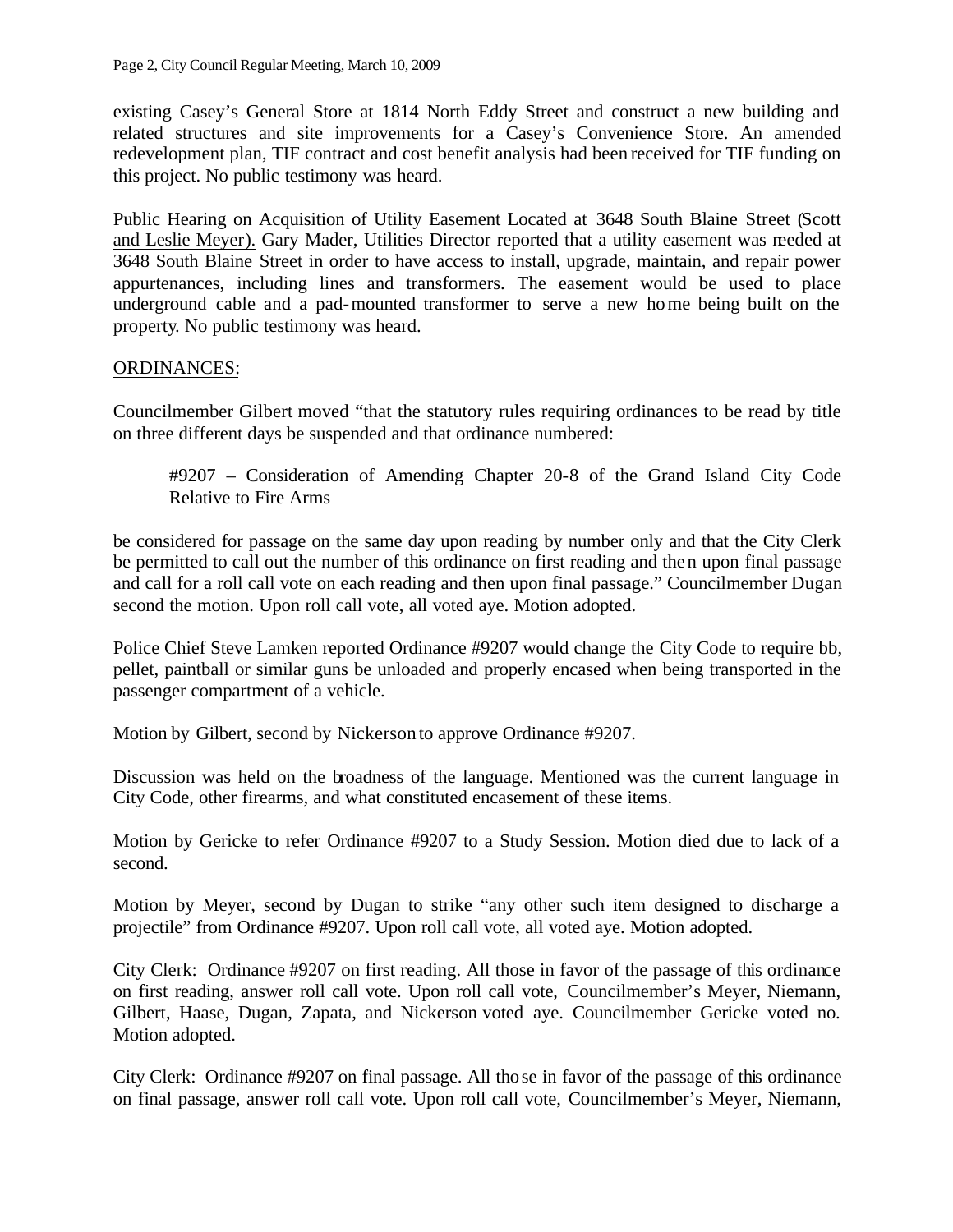Gilbert, Haase, Dugan, Zapata, and Nickerson voted aye. Councilmember Gericke voted no. Motion adopted.

Mayor Hornady: By reason of the roll call votes on first reading and then upon final passage, Ordinance #9207 is declared to be lawfully adopted upon publication as required by law.

CONSENT AGENDA: Consent Agenda items G-9, G-11, and G-13 were pulled for further discussion. Motion by Zapata, second by Haase to approve the Consent Agenda excluding items G-9, G-11, and G-13. Upon roll call vote, all voted aye. Motion adopted.

Approving Minutes of February 21, 2009 City Council Special Study Session Council Retreat.

Approving Minutes of February 24, 2009 City Council Regular Meeting.

#2009-47 – Approving Acquisition of Trail and Public Utility Easement in a Part of Lot 25, Matthews Subdivision (McCloud Super 8 Motel).

#2009-48 – Approving Change Order #2 for Capital Avenue Widening, Street Improvement District No. 1256 with The Diamond Engineering Company of Grand Island, Nebraska for an Increase of \$32,077.94 and a Revised Contract Amount of \$3,762,625.43.

#2009-49 – Approving Bid Award for Sanitary Sewer Project No. 2009-S-2; St. Patrick Avenue – Manhole and Valve with General Excavating Company of Lincoln, Nebraska in an Amount of \$43,250.50.

#2009-50 – Approving Bid Award for Concrete Ready-Mix for 2009 with Gerhold Concrete Co., Inc. of Grand Island, Nebraska in an Amount of \$73.00 per Cubic Yard.

#2009-51 – Approving Bid Award for Hot-Mix Asphalt for 2009 with J.I.L. Asphalt Paving Co. of Grand Island, Nebraska in an Amount of \$53.45 per ton for Type "A", \$43.30 per ton for Type "B" and \$52.25 per ton for Type "C" Asphaltic Concrete.

#2009-52 – Approving Bid Award for Concrete Pavement and Storm Sewer Repairs for 2009 with OK Paving of Hordville, Nebraska in an Amount of \$524,230.00.

#2009-54 – Approving Acquisition of Utility Easement Located at 3648 South Blaine Street (Scott and Leslie Meyer).

#2009-56 – Approving Final Plat and Subdivision Agreement for Knuth Subdivision. It was noted that Larry and Karen Knuth, owners had submitted the Final Plat and Subdivision Agreement for Knuth Subdivision located north of Wildwood Drive and east of North Road approximately 5.120 acres for the purpose of creating 1 lot. Councilmember Gilbert voted no.

#2009-53 – Approving Bid Award for Substation Equipment Painting Services with Parpart Corporation of Lincoln, Nebraska in an Amount of \$45,403.00. Gary Mader, Utilities Department Director commented on the low bid received and the difference in the amounts of bids received.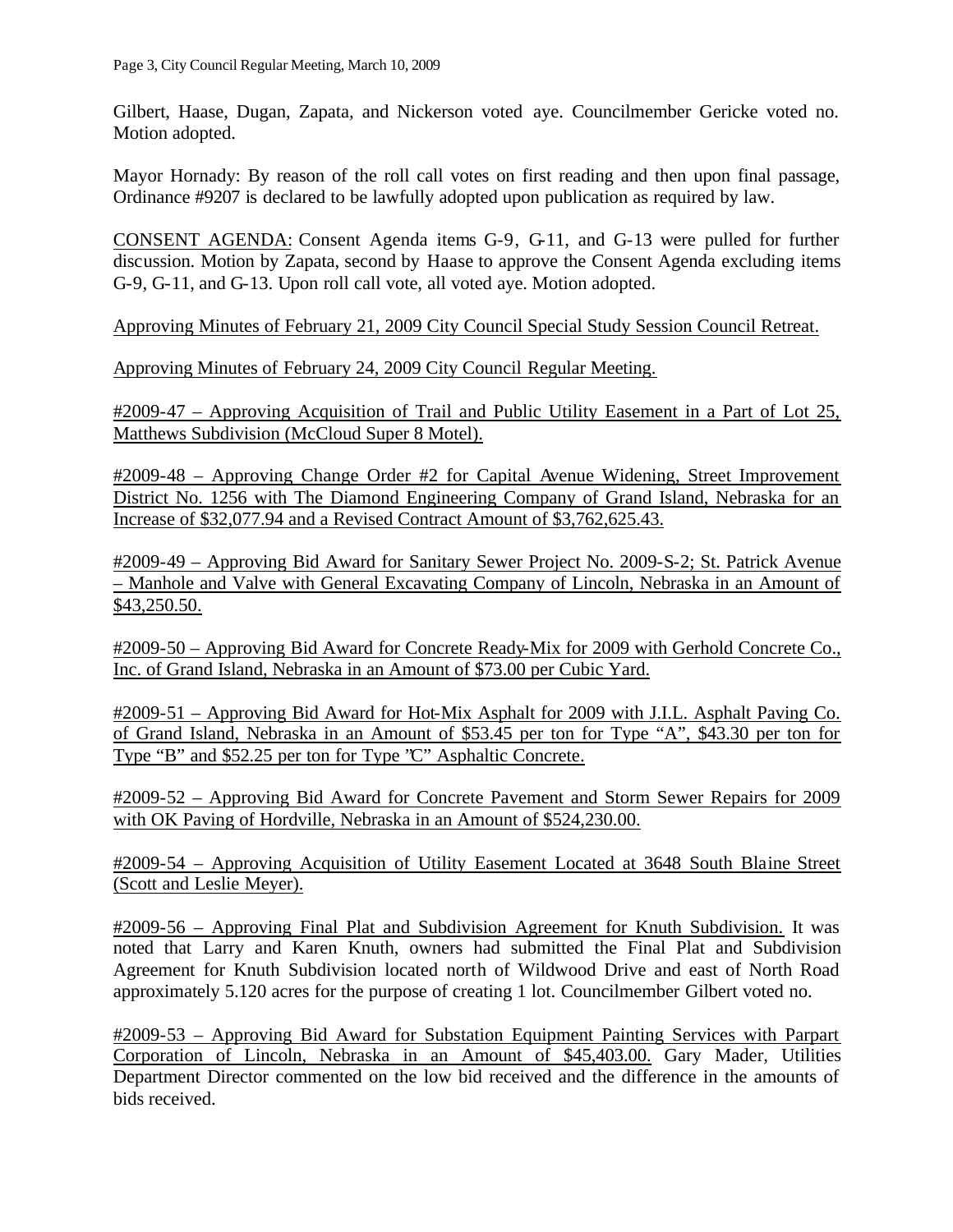Motion by Nickerson, second by Zapata to approve Resolution #2009-53. Upon roll call vote, all voted aye. Motion adopted.

#2009-55 – Approving Redevelopment Plan (CRA Area #6) for Property located at 1720, 1724, and 1814 North Eddy Street and 1721 North Broadwell Avenue (Casey's). Chad Nabity, Regional Planning Director answered questions concerning the "but for" needs assessment requirement, TIF financing, and the Comprehensive Plan.

Motion by Gilbert, second by Meyer to approve Resolution #2009-55. Upon roll call vote, all voted aye. Motion adopted.

#2009-57 – Approving Changes to Operation of Stolley Park Train. Discussion was held regarding an operating plan for the train. Steve Paustian, Parks and Recreation Director explained the costs, revenues, hours of the .75 FTE, volunteers, insurance, and hours of operation for the train.

Motion by Zapata, second by Dugan to approve Resolution #2009-57. Upon roll call vote, Councilmember's Meyer, Niemann, Gilbert, Dugan, Zapata, Nickerson, and Gericke vote aye. Councilmember Haase voted no. Motion adopted.

# REQUESTS AND REFERRALS:

Consideration of Request from Viaero Wireless for a Conditional Use Permit for a Wireless Telecommunications Tower Located at 1817 Waugh Street. This item was referred from the February 24, 2009 City Council meeting. Craig Lewis, Building Department Director reported that Chris Riha representing Viaero Wireless had applied for a Conditional Use Permit for construction of a wireless telecommunications tower located at 1817 Waugh Street. It was recommended council approve the conditional use permit with the condition that the required setbacks from adjacent property lines be verified and that a landscaping plan be required.

Sherie Aldridge, 2003 North Huston Avenue spoke in opposition. Chris Riha representing Viaero Wireless spoke in support and showed pictures of what the mono pole would look like.

Comments were made by two Councilmember's concerning the number of calls received on this item. Discussion was held concerning landscaping requirements, buried propane tanks and wind load on the tower with the dish. Mr. Lewis stated the City Code required a 90 mph wind load.

Motion by Meyer, second by Nickerson to approve the request from Viaero Wireless for a Conditional Use Permit for a Wireless Telecommunications Tower located at 1817 Waugh Street with the conditions that the required setbacks from adjacent property lines be verified and that a landscaping plan be required. Upon roll call vote, Councilmember's Meyer, Niemann, Gilbert, Dugan, Zapata, Nickerson, and Gericke voted aye. Councilmember Haase voted no. Motion adopted.

# RESOLUTIONS:

#2009-58 – Consideration of Intent to Annex Property Located South of Case New Holland and West of Highway 281. Chad Nabity, Regional Planning Director reported that a request had been